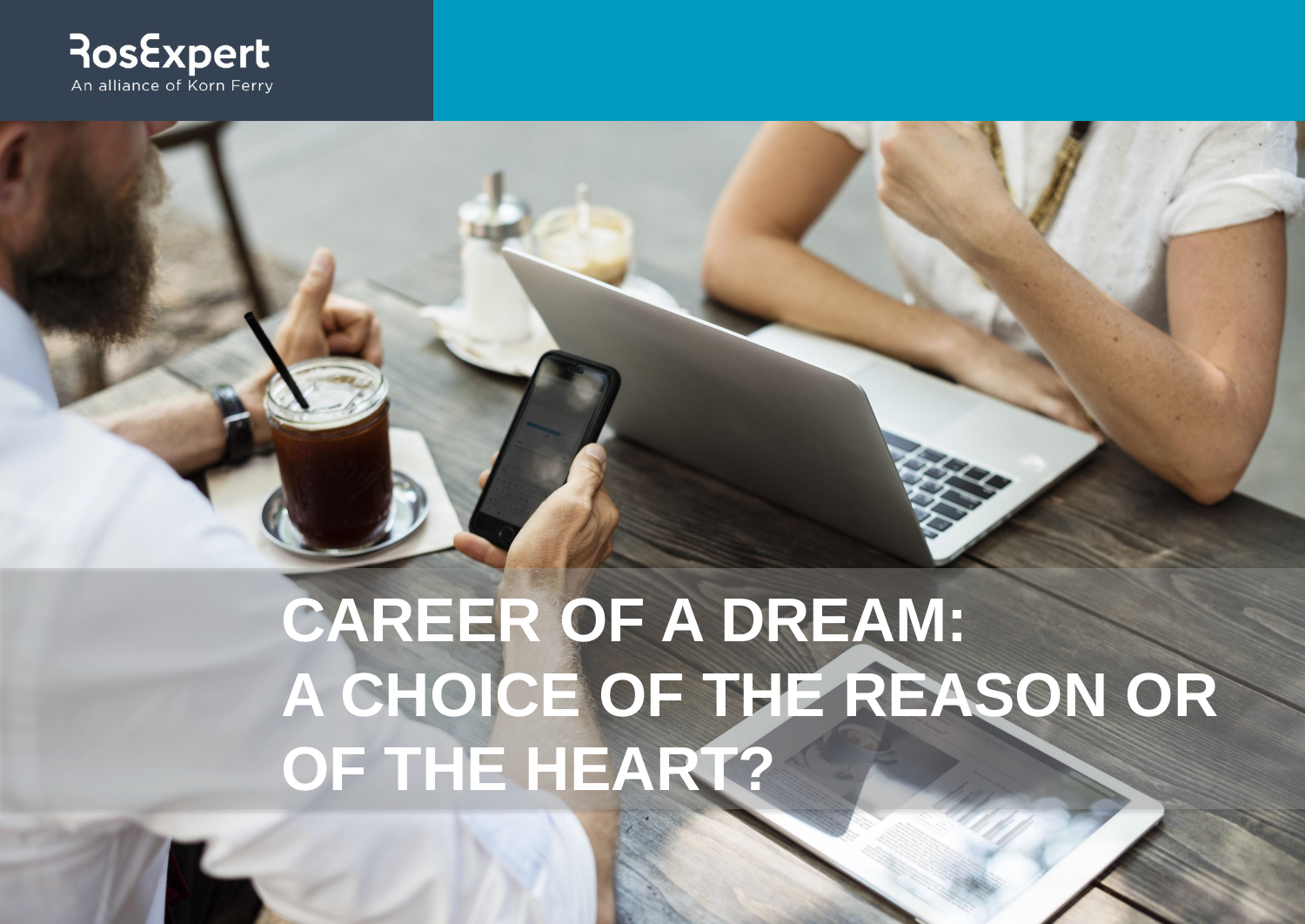

### **ONLY 15% OF FULL-TIME PROFESSIONALS FEEL ENGAGED AND ENTHUSIASTIC ABOUT THEIR WORK AND COMPANY**

Gallup's *State of the Global Workplace* Report, 2017.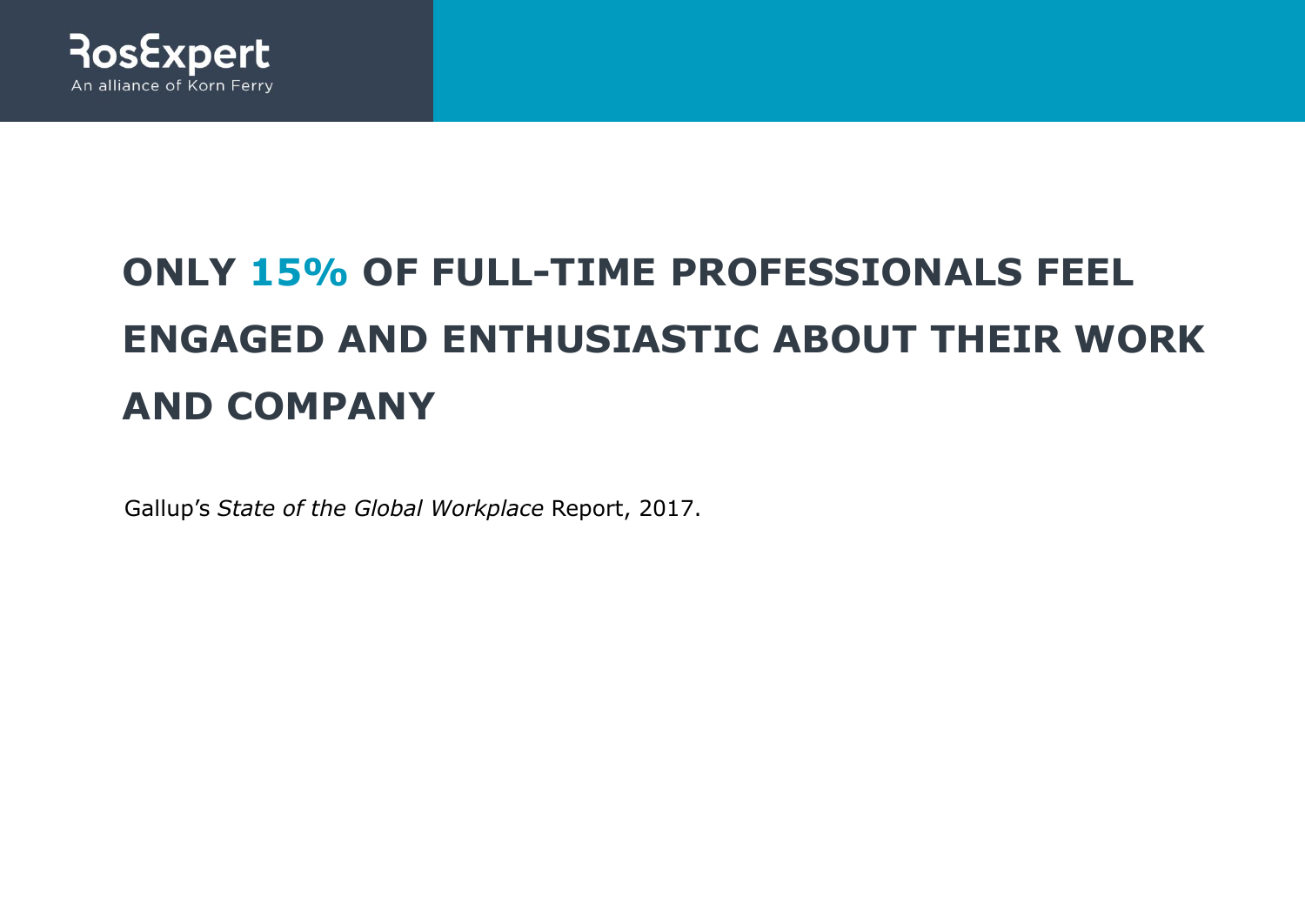

#### **THE SURVEY**

**March – May, 2018**

## **456 respondents**

#### **Russia, Ukraine and Kazakhstan**

The survey aimed to determine the career path, which is most associated with success in those countries, and compare it with the career motivations that keep employees involved.

#### **HERE IS WHAT WE HAVE FOUND:**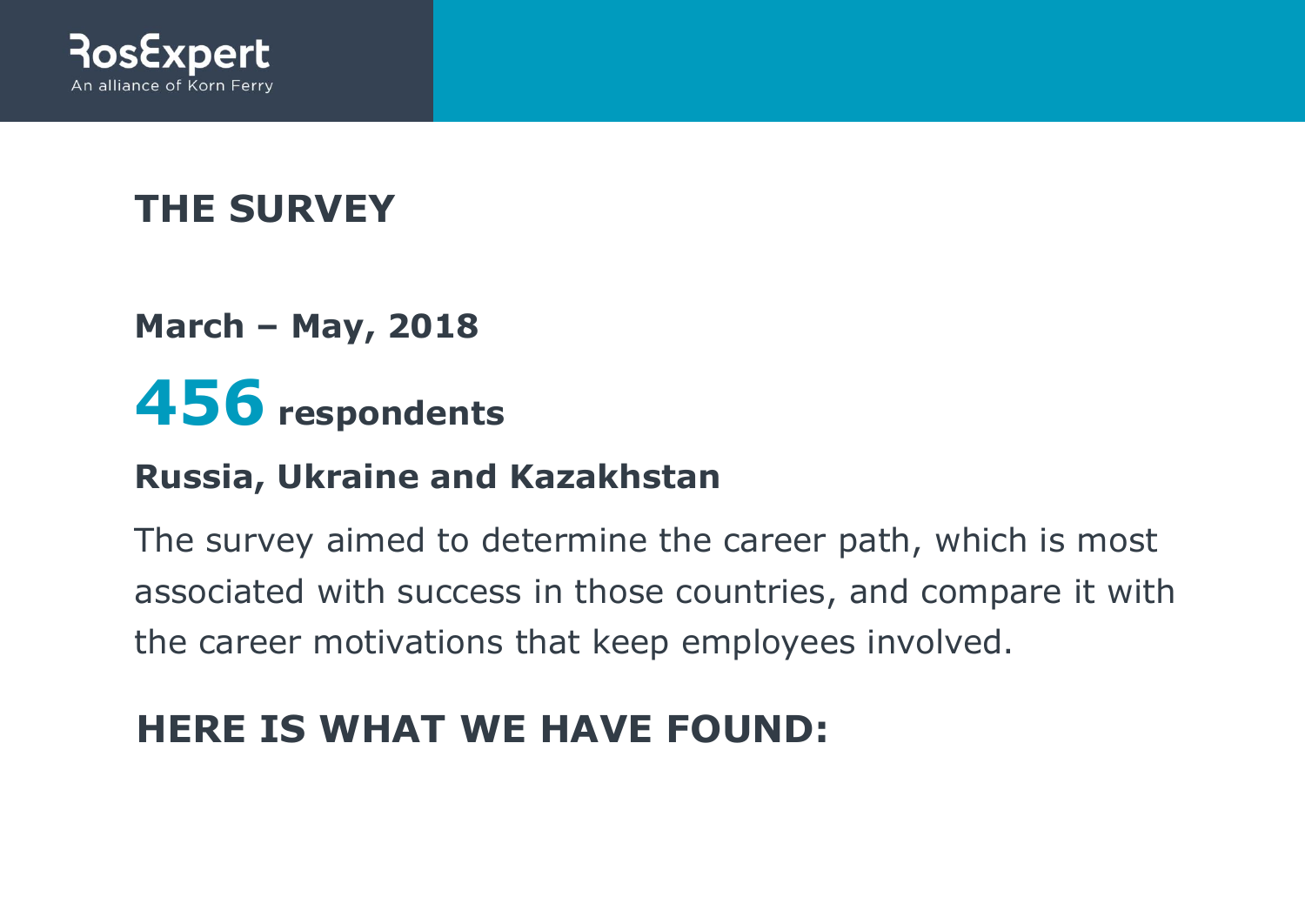

#### **RUSSIA, UKRAINE AND KAZAKHSTAN CONSIDER LINEAR CAREER THE MOST SUCCESSFUL**

MORE THAN 40% RESPONDENTS INDICATED LINEAR CAREER AS SUCCESSFUL. **EXPERT AND TRANSITORY CAREER TYPES ARE PERCEIVED AS SUCCESSFUL BY ONE SIXTH OF THE RESPONDENT POOL ONLY.**

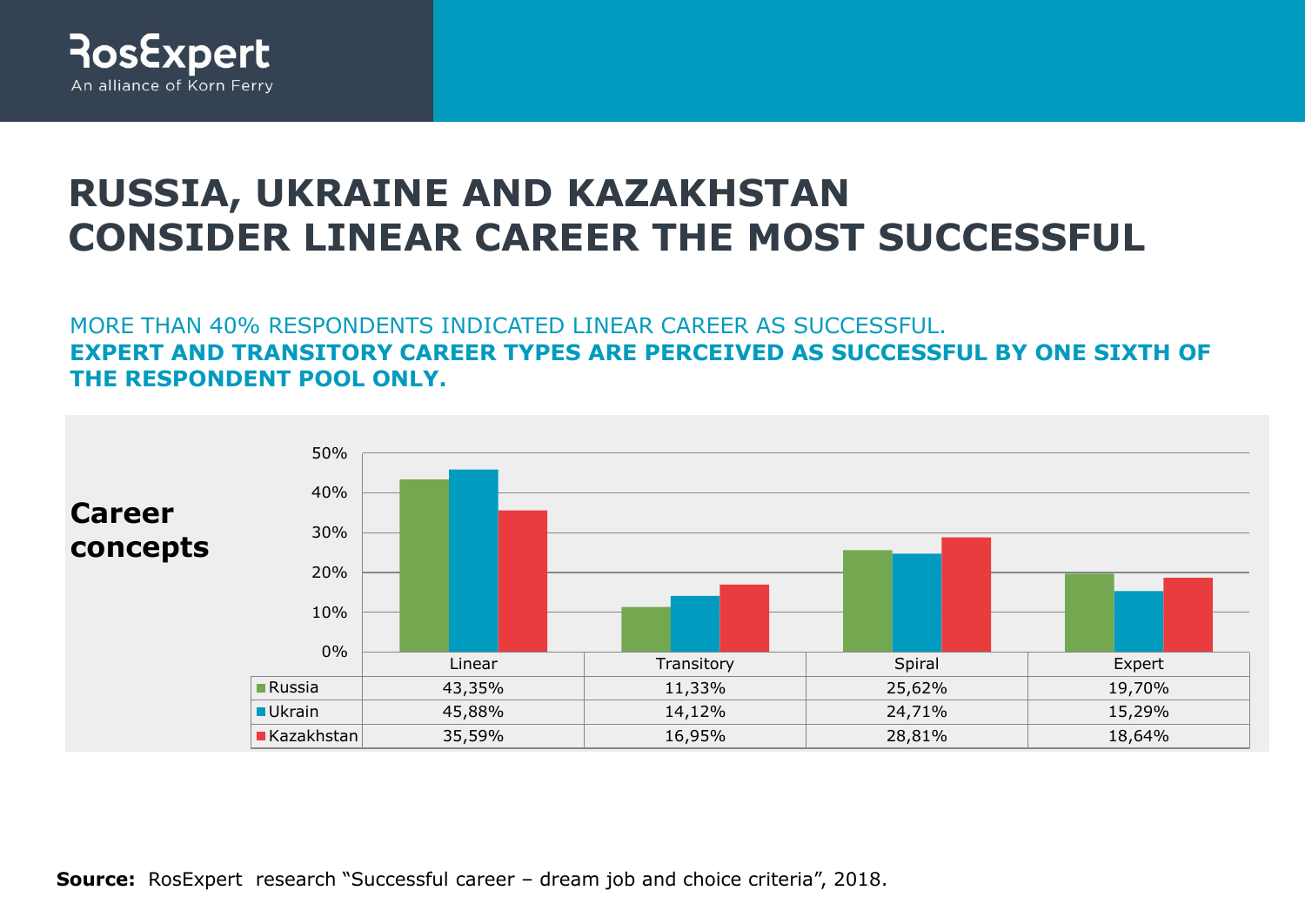

#### **LINEAR CAREER MOTIVES: OVERESTIMATED IN RUSSIA BUT A SOURCE OF GROWTH IN UKRAINE**



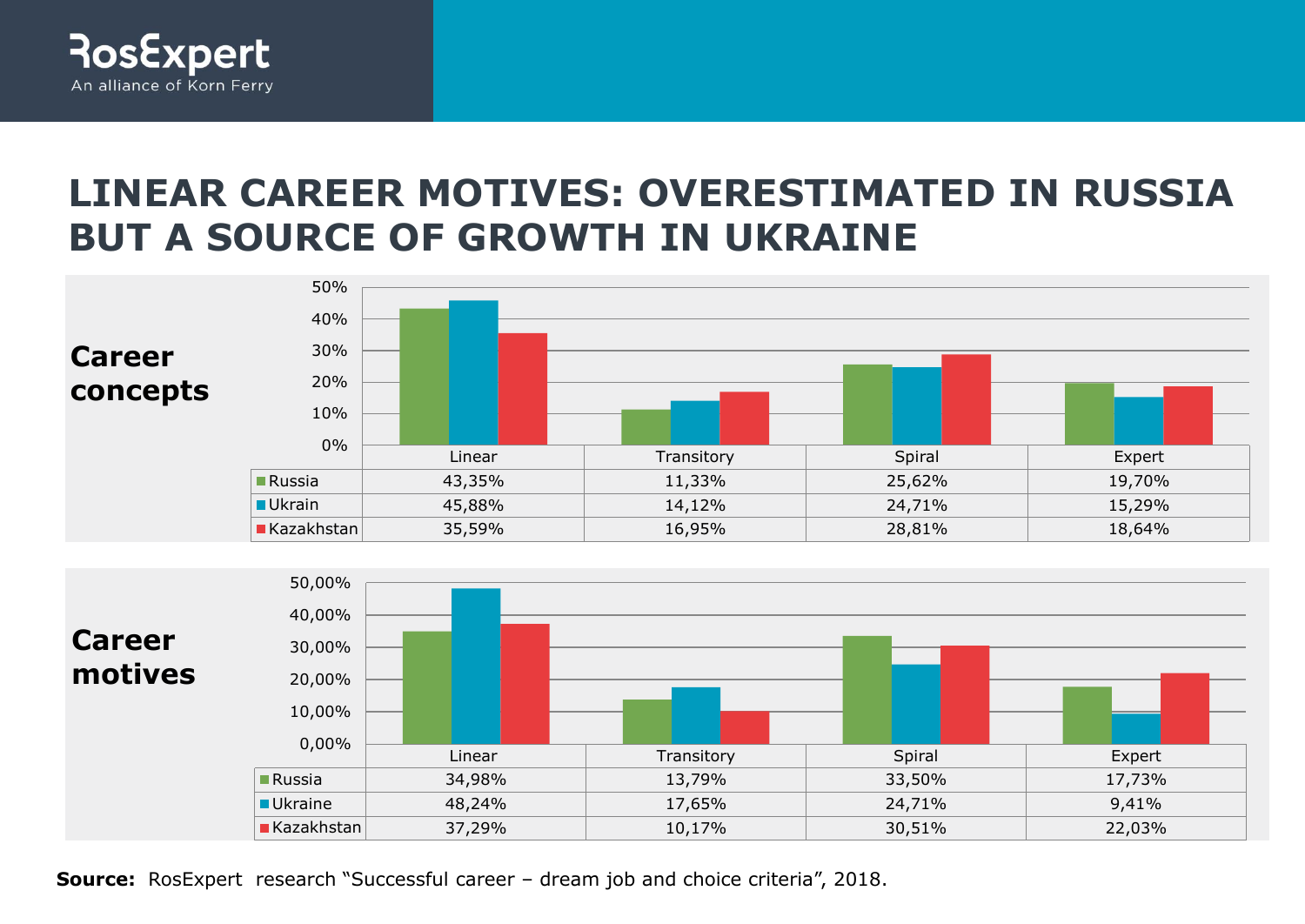

#### **WOMEN – POTENTIAL IN LEADERSHIP AND MEN - … IN CREATIVITY?**



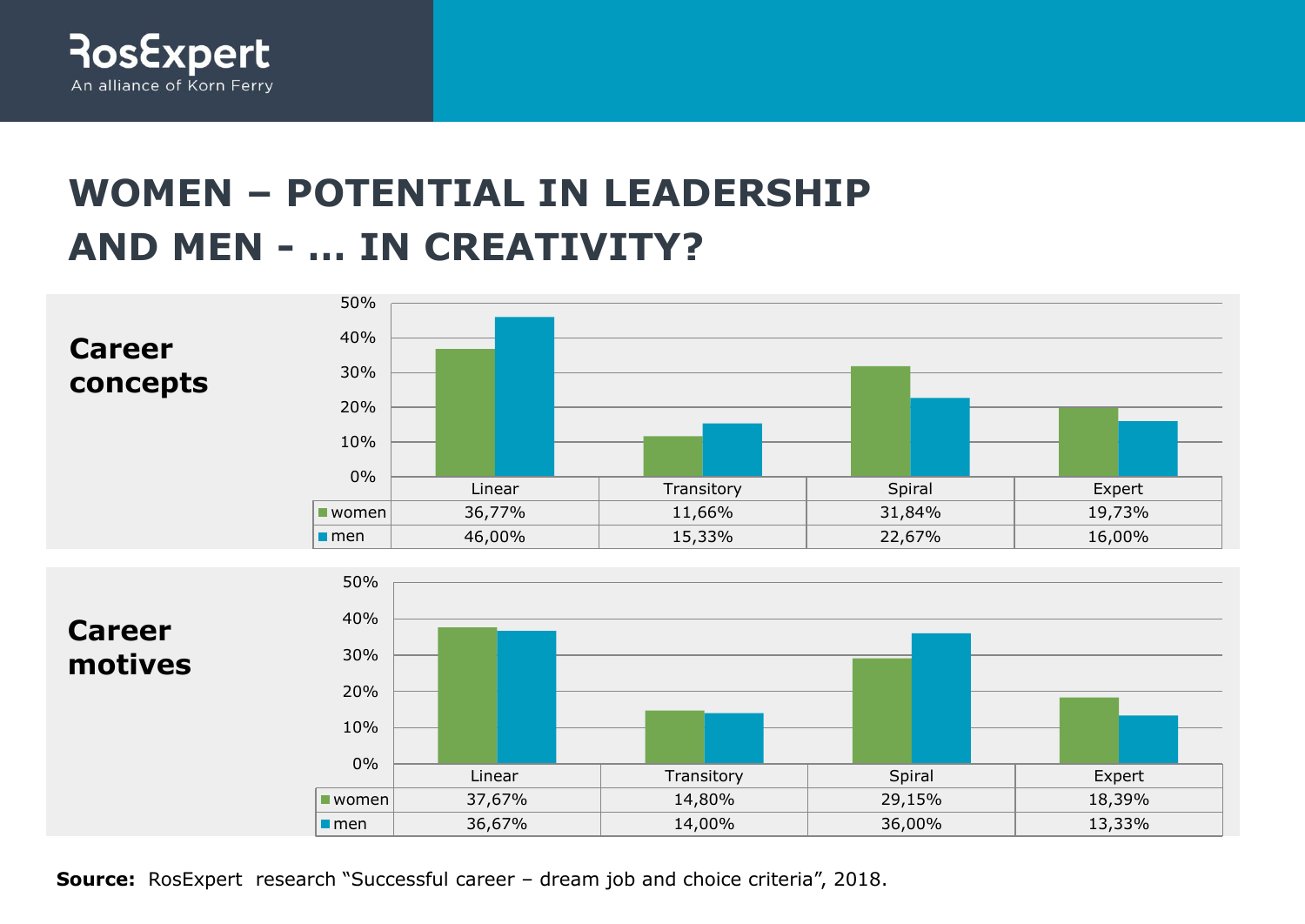

#### **GENERATION Z CHOOSES SPIRAL CAREERS**

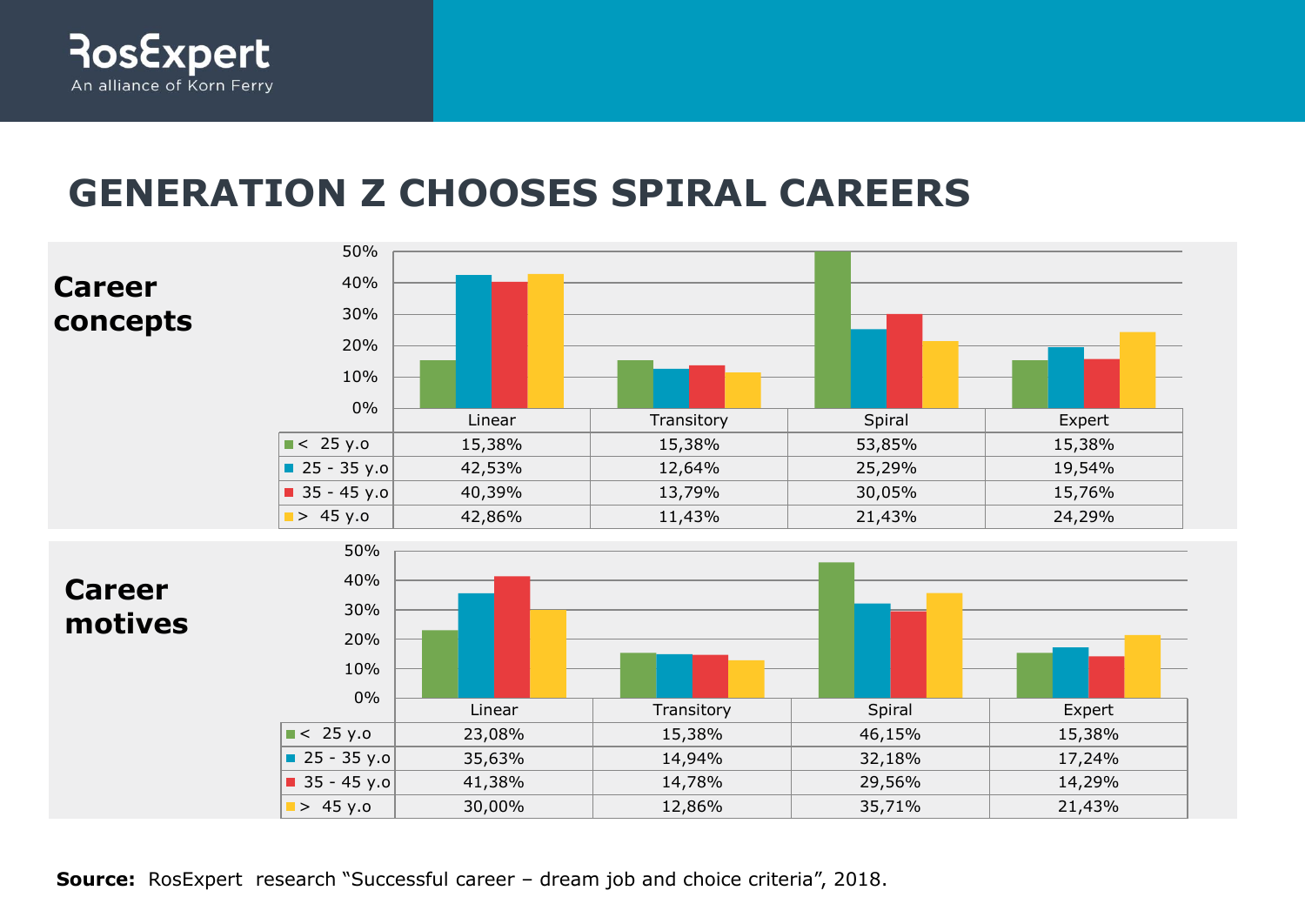

#### **AT FIRST GLANCE CAREER CONCEPTS AND MOTIVES LOOK SIMILAR – BUT IS THAT REALLY SO?**

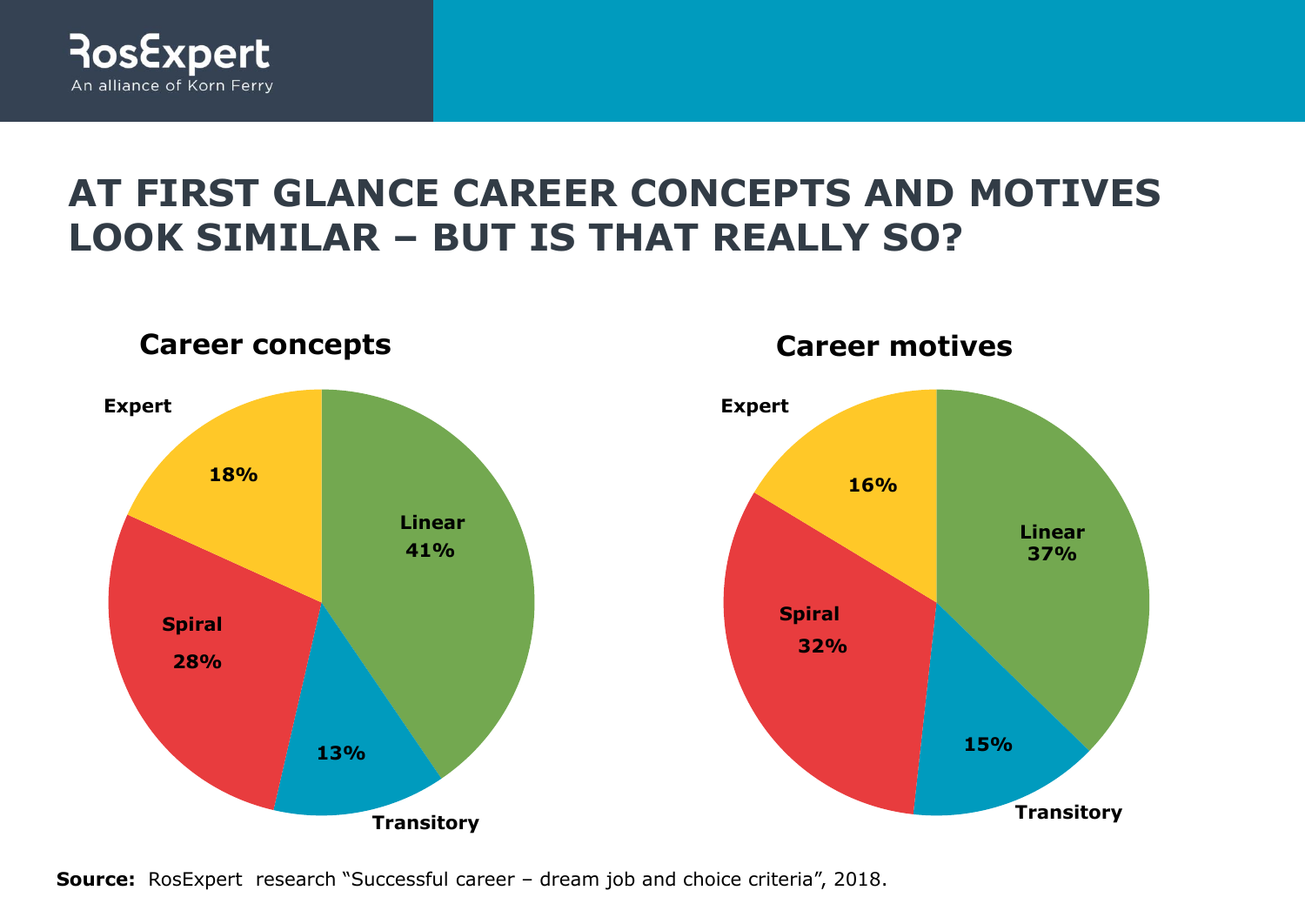

#### **BUT IN REALITY, IT'S NOT AS SIMPLE AS THAT...**

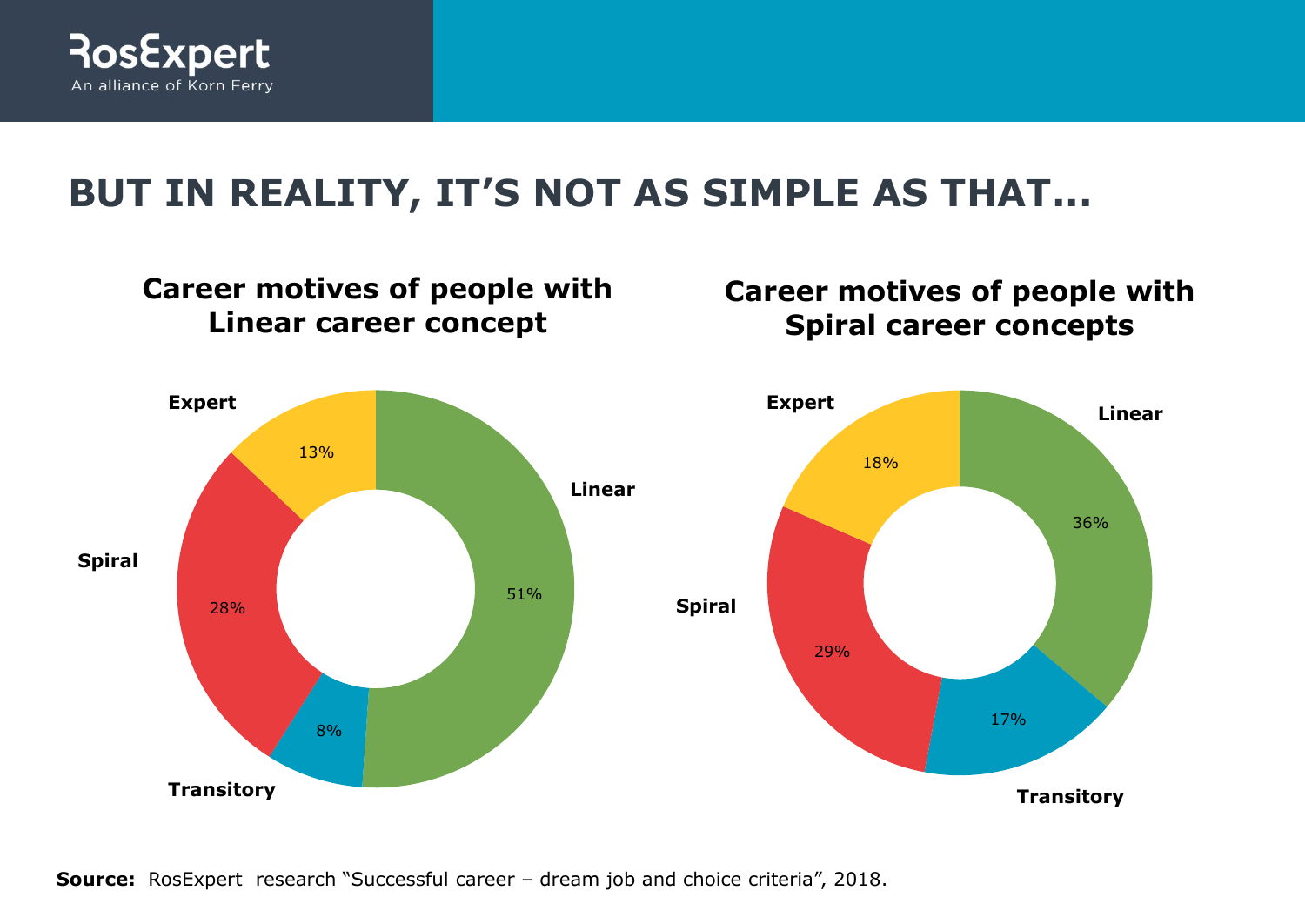

# **Self-awareness and understanding of the whole range of your motives is the key to choosing a career that inspires and brings satisfaction.**

**Don't let your head fool your heart**